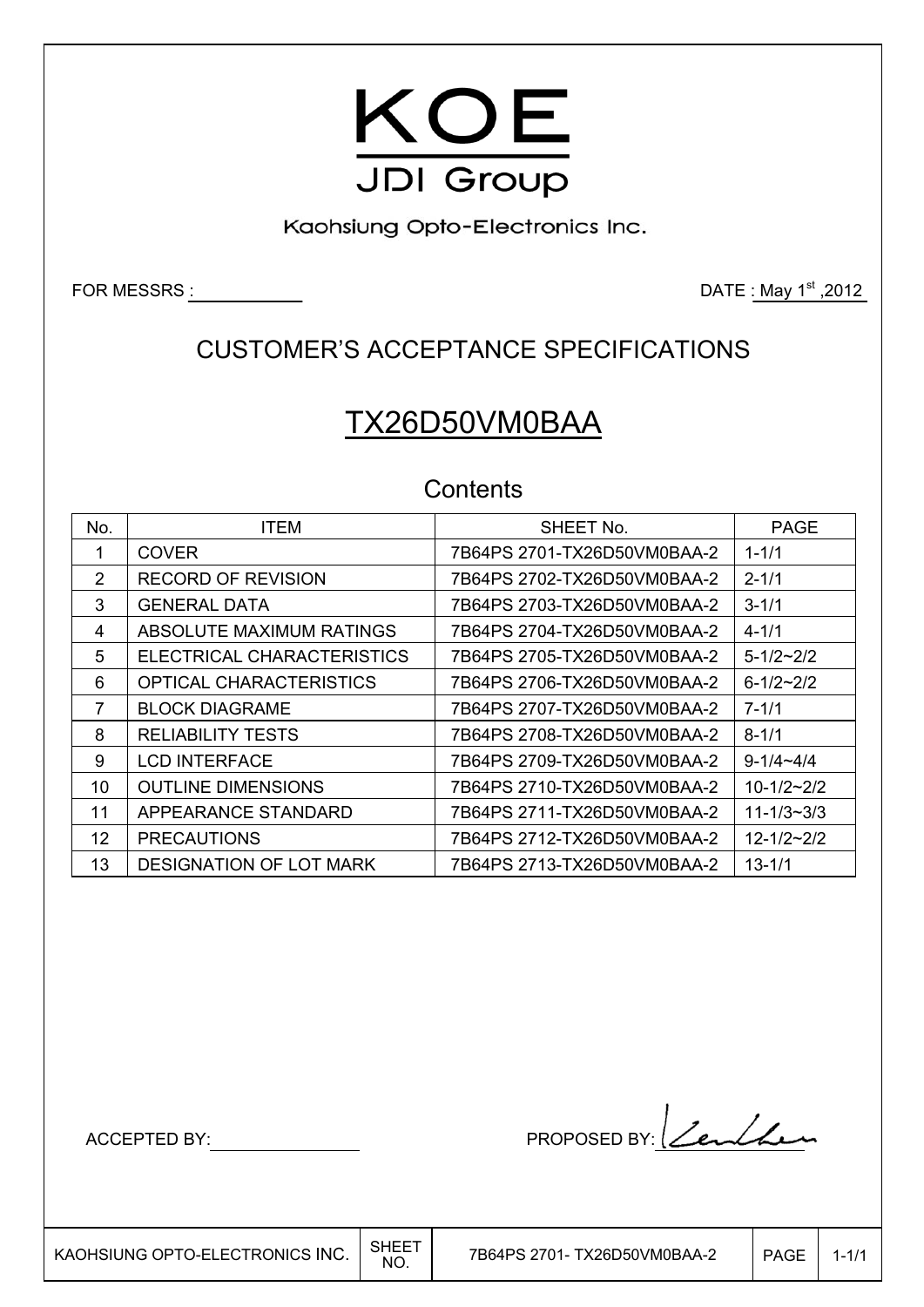| <b>DATE</b> | SHEET No.                                     |                       | <b>SUMMARY</b>                                                                  |  |
|-------------|-----------------------------------------------|-----------------------|---------------------------------------------------------------------------------|--|
| May 01,'12  | All pages                                     | Company name changed: | KAOHSIUNG HITACHI ELECTRONICS CO., LTD.<br>↓<br>KAOHSIUNG OPTO-ELECTRONICS INC. |  |
|             | 7B64PS-2704-<br>TX26D50VM0BAA-2<br>Page 4-1/1 | Revised: Note2.       | 4. ABSOLUTE MAXIMUM RATINGS                                                     |  |
|             |                                               |                       |                                                                                 |  |
|             |                                               |                       |                                                                                 |  |
|             |                                               |                       |                                                                                 |  |
|             |                                               |                       |                                                                                 |  |
|             |                                               |                       |                                                                                 |  |
|             |                                               |                       |                                                                                 |  |
|             |                                               |                       |                                                                                 |  |
|             |                                               |                       |                                                                                 |  |
|             |                                               |                       |                                                                                 |  |
|             |                                               |                       |                                                                                 |  |
|             |                                               |                       |                                                                                 |  |
|             |                                               |                       |                                                                                 |  |
|             |                                               |                       |                                                                                 |  |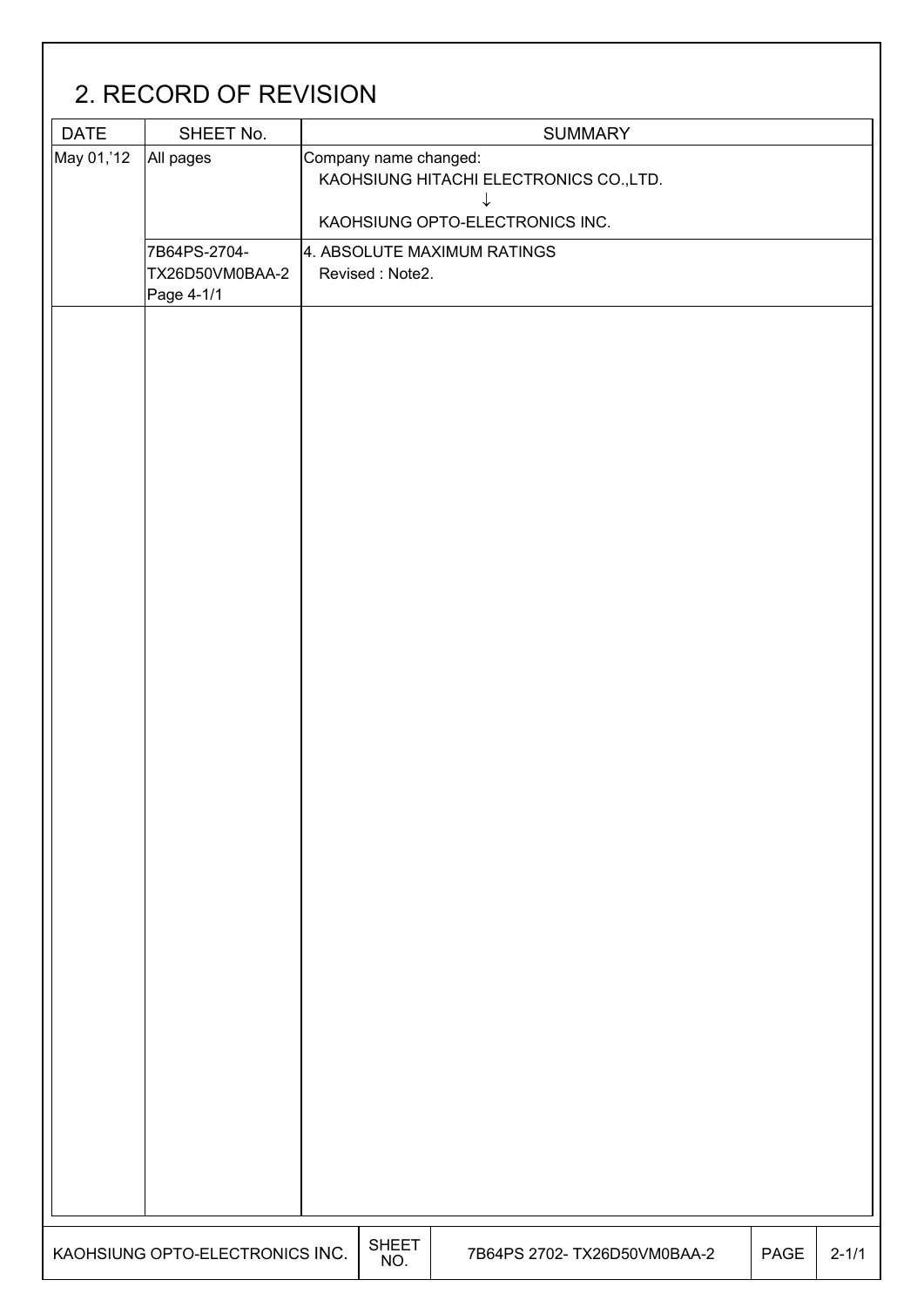# 3. GENERAL DATA

## 3.1 DISPLAY FEATURES

This module is a 10.4" SVGA of 4:3 format amorphous silicon TFT. The pixel format is vertical stripe and sub pixels are arranged as R(red), G(green), B(blue) sequentially. This display is RoHS compliant, and COG (chip on glass) technology and LED backlight are applied on this display.

| Part Name                      | TX26D50VM0BAA                                 |
|--------------------------------|-----------------------------------------------|
| <b>Module Dimensions</b>       | 243.0(W) mm x 185.1(H) mm x 11.0max (D) mm    |
| <b>LCD Active Area</b>         | 211.2(W) mm x 158.4(H) mm                     |
| Dot Pitch                      | $0.088(W)$ mm x 3(R, G, B)(W) x 0.264(H) mm   |
| Resolution                     | 800 x 3(RGB)(W) x 600(H) dots                 |
| <b>Color Pixel Arrangement</b> | R, G, B Vertical stripe                       |
| LCD Type                       | Transmissive Color TFT; Normally Black        |
| Display Type                   | <b>Active Matrix</b>                          |
| Number of Colors               | 16777k Colors                                 |
| <b>Backlight</b>               | 8 LEDs parallel x 3 serial (24 LEDs in total) |
| Weight                         | 560 g (typ.)                                  |
| Interface                      | CMOS; 24-bit RGB; 40 pins                     |
| <b>Power Supply Voltage</b>    | 3.3V for LCD; 12V for Backlight               |
| <b>Power Consumption</b>       | 1.221 W for LCD (SVGA); 8.04W for backlight   |
| <b>Viewing Direction</b>       | Super Wide Version (In Plane Switching)       |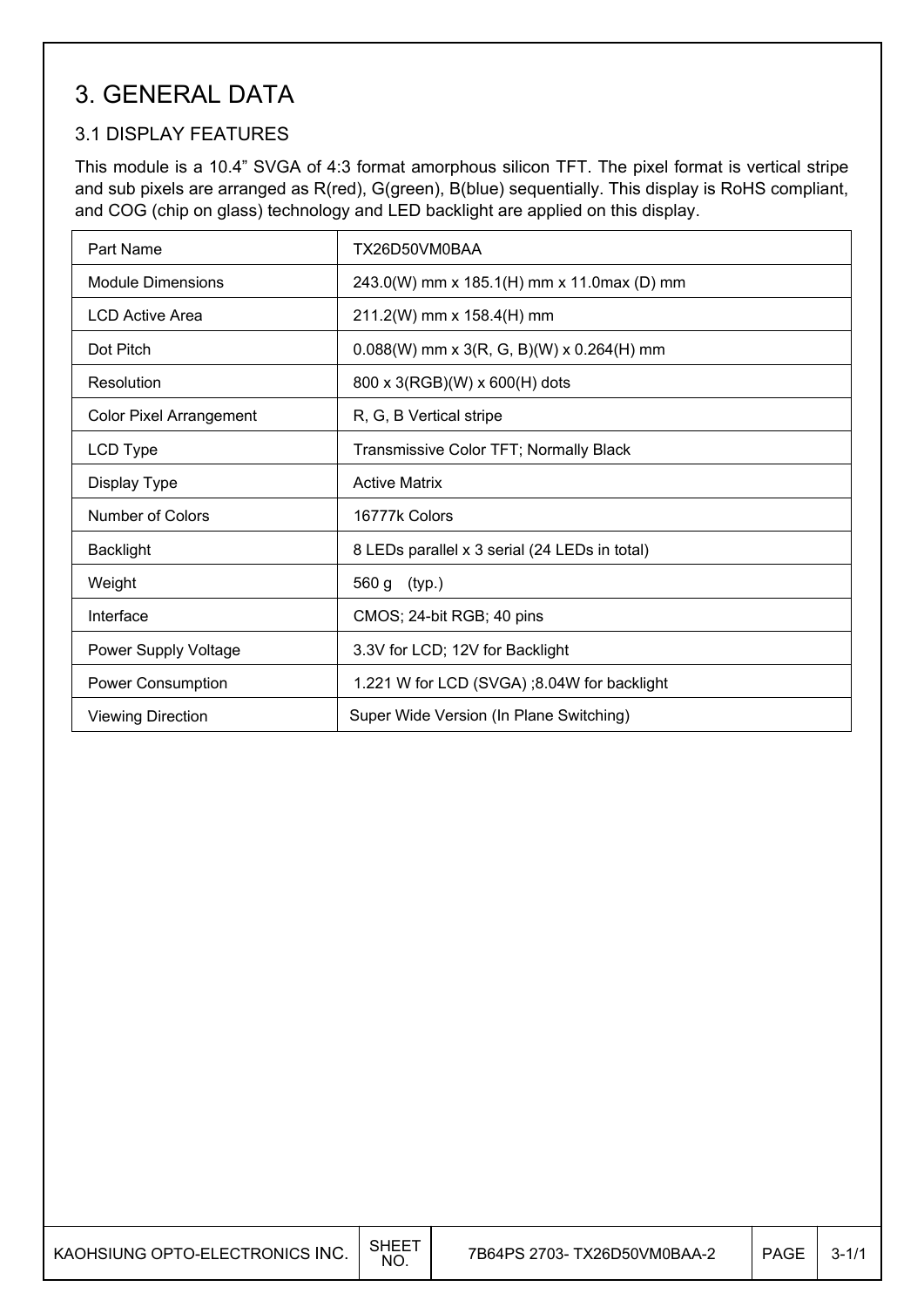# 4. ABSOLUTE MAXIMUM RATINGS

| <b>Item</b>                    | Symbol | Min.                     | Max.      | Unit         | Remarks                  |
|--------------------------------|--------|--------------------------|-----------|--------------|--------------------------|
| <b>Supply Voltage</b>          | VDD    |                          | 4.0       | v            | $\overline{\phantom{a}}$ |
| Input Voltage of Logic         | VI     | $-0.3$                   | $VDD+0.3$ |              | Note 1                   |
| <b>Operating Temperature</b>   | Top    | $-20$                    | 70        | $^{\circ}$ C | Note 2                   |
| Storage Temperature            | Tst    | $-30$                    | 80        | $^{\circ}$ C | Note 2                   |
| <b>Backlight Input Voltage</b> | VLED   | $\overline{\phantom{a}}$ | 15        |              |                          |

Note 1: It shall be applied to pixel data signal and clock signal.

- Note 2: The maximum rating is defined as above based on the chamber temperature, which might be different from ambient temperature after assembling the panel into the application. Moreover, some temperature-related phenomenon as below needed to be noticed:
	- Background color, contrast and response time would be different in temperatures other than  $25^{\circ}$ C.
	- Operating under high temperature will shorten LED lifetime.

| KAOHSIUNG OPTO-ELECTRONICS INC. | SHEET<br><b>NO</b> | 7B64PS 2704- TX26D50VM0BAA-2 | <b>PAGE</b> |  |
|---------------------------------|--------------------|------------------------------|-------------|--|
|                                 |                    |                              |             |  |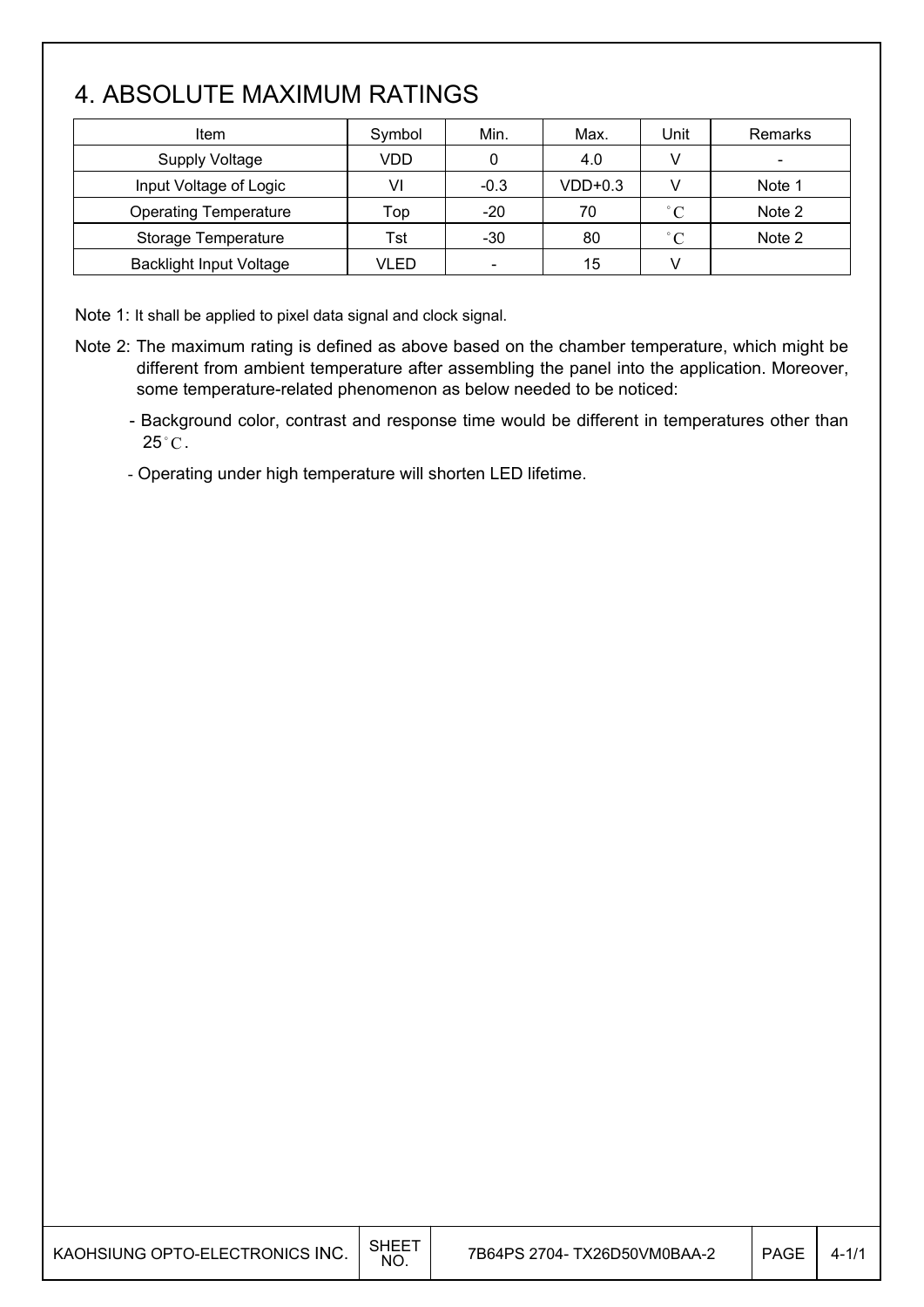# 5. ELECTRICAL CHARACTERISTICS

### 5.1 LCD CHARACTERISTICS

#### $T_a = 25 °C$ , VSS = 0V

| Item                   | Symbol                        | Condition                    | Min.       | Typ.                         | Max.   | Unit       | Remarks                  |
|------------------------|-------------------------------|------------------------------|------------|------------------------------|--------|------------|--------------------------|
| Power Supply Voltage   | <b>VDD</b>                    |                              | 3.0        | 3.3                          | 3.6    | V          | $\blacksquare$           |
|                        |                               | "H" level                    | 0.7VDD     | $\qquad \qquad \blacksquare$ | VDD    |            |                          |
| Input Voltage of Logic | VI                            | "L" level                    | <b>VSS</b> | $\blacksquare$               | 0.3VDD | v          | Note 1                   |
| Power Supply Current   | IDD                           | $VDD = 3.3V$                 |            | 370                          | 550    | mA         | Note $2,3$               |
| <b>Vsync Frequency</b> | $f_{\rm\scriptscriptstyle v}$ |                              |            | 60                           | 75     | Hz         | $\overline{\phantom{0}}$ |
| <b>Hsync Frequency</b> | ${\mathcal{J}}_H$             |                              |            | 37.7                         | 38.98  | <b>KHz</b> |                          |
| <b>CLK Frequency</b>   | $\iota_{\mathit{CLK}}$        | $\qquad \qquad \blacksquare$ |            | 40                           | 43     | <b>MHz</b> | $\overline{\phantom{0}}$ |

Notes 1 : The rating is defined for the signal voltages of the interface such as DE,CLK and RGB data bus.

#### Notes 2 : fV=60Hz, fCLK=40MHz, VDD=3.3V, DC Current.

 Typical value is measured when displaying vertical 256 gray scale. Maximum is measured when displaying Vertical-stripe.

DC Ampere Meter



Notes 3 : 0.8A fuse is applied, In the module for IDD. For module protection purpose, power supply is recommended larger than 2.0A to break fuse once any short circuit occurred.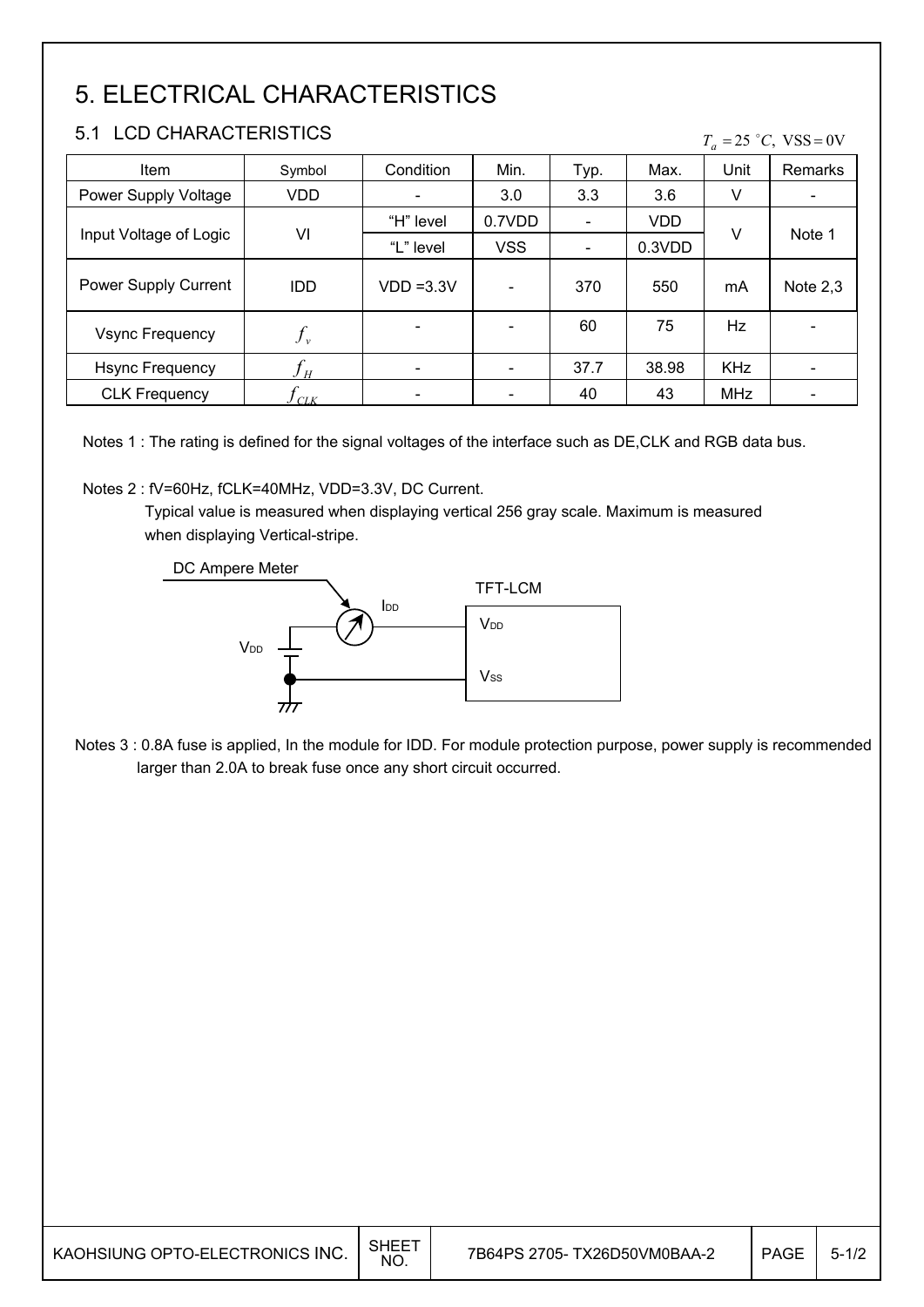## 5.2 BACKLIGHT CHARACTERISTICS

| Item                       | Symbol      | Condition         | Min. | тур. | Max.                     | Unit | Remarks |
|----------------------------|-------------|-------------------|------|------|--------------------------|------|---------|
| <b>LED Input Voltage</b>   | VLED        | -                 | 11.7 | 12.0 | 12.3                     |      | Note1   |
| <b>LED Forward Current</b> |             | 0V; 0% duty       | 650  | 670  | 690                      |      |         |
| (Dim Control)              | <b>ILED</b> | 3.3VDC; 100% duty | 24   | 30   | 36                       | mA   | Note 2  |
| _ED lifetime               |             | 670 mA            |      | 70K  | $\overline{\phantom{0}}$ | hrs  | Note 3  |

- Note 1: As Fig. 5.1 shown, LED current is constant, 670 mA, controlled by the LED driver when applying 12V VLED.
- Note 2: Dimming function can be obtained by applying DC voltage or PWM signal from the display interface CN1. The recommended PWM signal is  $1K \sim 10K$  Hz with 3.3V amplitude.
- Note 3: The estimated lifetime is specified as the time to reduce 50% brightness by applying 670 mA at  $25^{\circ}$ C.



Fig. 5.1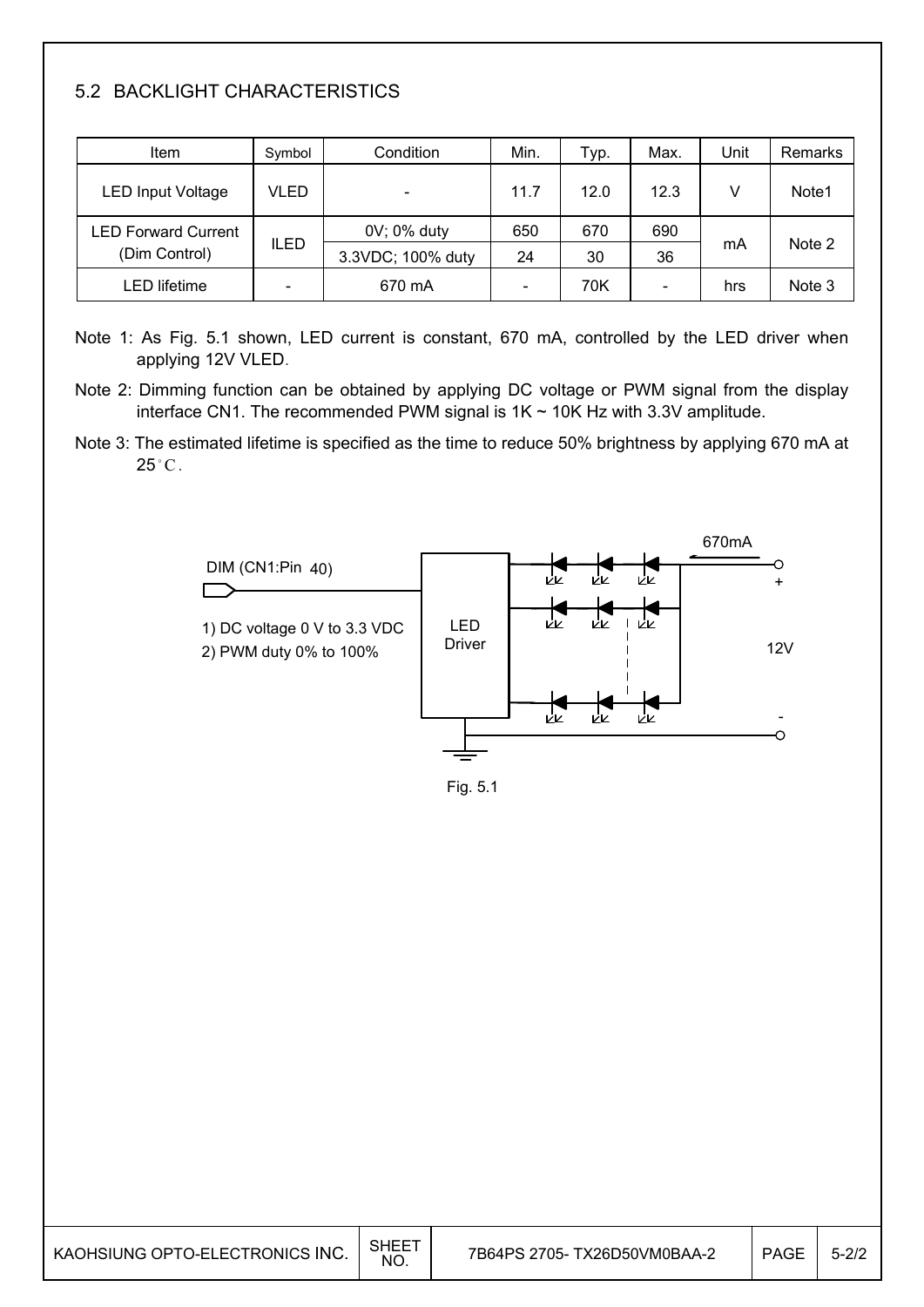# 6. OPTICAL CHARACTERISTICS

The optical characteristics are measured based on the conditions as below:

- Supplying the signals and voltages defined in the section of electrical characteristics.
- The backlight unit needs to be turned on for 30 minutes.
- The ambient temperature is  $25^{\circ}$ C.

- In the dark room around 500~1000 lx, the equipment has been set for the measurements as shown in Fig 6.1.

|                              |             |                          |                                                          |                          |      |                          | $T_a = 25 °C, f_v = 60 Hz, VDD = 3.3 V$ |         |
|------------------------------|-------------|--------------------------|----------------------------------------------------------|--------------------------|------|--------------------------|-----------------------------------------|---------|
| Item                         |             | Symbol                   | Condition                                                | Min.                     | Typ. | Max.                     | Unit                                    | Remarks |
| <b>Brightness of White</b>   |             |                          |                                                          | 350                      | 450  | $\blacksquare$           | cd/m <sup>2</sup>                       | Note 1  |
| <b>Brightness Uniformity</b> |             | $\overline{\phantom{a}}$ | $\phi = 0^{\circ}, \theta = 0^{\circ}$ ,<br>ILED= 670 mA | 75                       |      | $\blacksquare$           | $\%$                                    | Note 2  |
| <b>Contrast Ratio</b>        |             | <b>CR</b>                |                                                          | 500                      | 800  | $\overline{\phantom{a}}$ |                                         | Note 3  |
| Response Time                |             | Rise + Fall              | $\phi = 0^{\circ}, \theta = 0^{\circ}$                   | $\overline{\phantom{0}}$ | 25   | 65                       | ms                                      | Note 4  |
| NTSC Ratio                   |             |                          | $\phi = 0^{\circ}, \theta = 0^{\circ}$                   | $\overline{\phantom{0}}$ | 54   | $\blacksquare$           | $\%$                                    |         |
| <b>Viewing Angle</b>         |             | $\theta$ x               | $\phi = 0^\circ$ , CR $\geq 10$                          | 75                       | 85   |                          |                                         | Note 5  |
|                              |             | $\theta x'$              | $\phi = 180^\circ$ , CR $\geq 10$                        | 75                       | 85   |                          | Degree                                  |         |
|                              |             | $\theta$ y               | $\phi = 90^\circ$ , CR $\geq 10$                         | 75                       | 85   |                          |                                         |         |
|                              |             | $\theta$ y'              | $\phi = 270$ °, CR $\geq 10$                             | 75                       | 85   |                          |                                         |         |
|                              |             | X                        |                                                          | 0.56                     | 0.61 | 0.66                     |                                         |         |
|                              | Red         | Y                        |                                                          | 0.31                     | 0.36 | 0.41                     |                                         |         |
|                              |             | X                        |                                                          | 0.32                     | 0.37 | 0.42                     |                                         |         |
| Color                        | Green       | Y                        |                                                          | 0.54                     | 0.59 | 0.64                     |                                         |         |
| Chromaticity                 |             | $\mathsf{X}$             | $\phi = 0^\circ$ , $\theta = 0^\circ$                    | 0.10                     | 0.15 | 0.20                     |                                         | Note 6  |
|                              | <b>Blue</b> | Y                        |                                                          | 0.05                     | 0.10 | 0.15                     |                                         |         |
|                              |             | X                        |                                                          | 0.30                     | 0.35 | 0.40                     |                                         |         |
|                              | White       | Υ                        |                                                          | 0.32                     | 0.37 | 0.42                     |                                         |         |

Note 1: The brightness is measured from 9 point of the panel, P1~P9 in Fig. 6.2, for the average value. Note 2: The brightness uniformity is calculated by the equation as below:

> Brightness uniformity =  $\frac{\text{Min.}_{\text{Br}}}{\text{Min.}_{\text{B}}}\times 100\%$ Max. Brightness

, which is based on the brightness values of the 9 points measured by BM-5 as shown in Fig. 6.2.

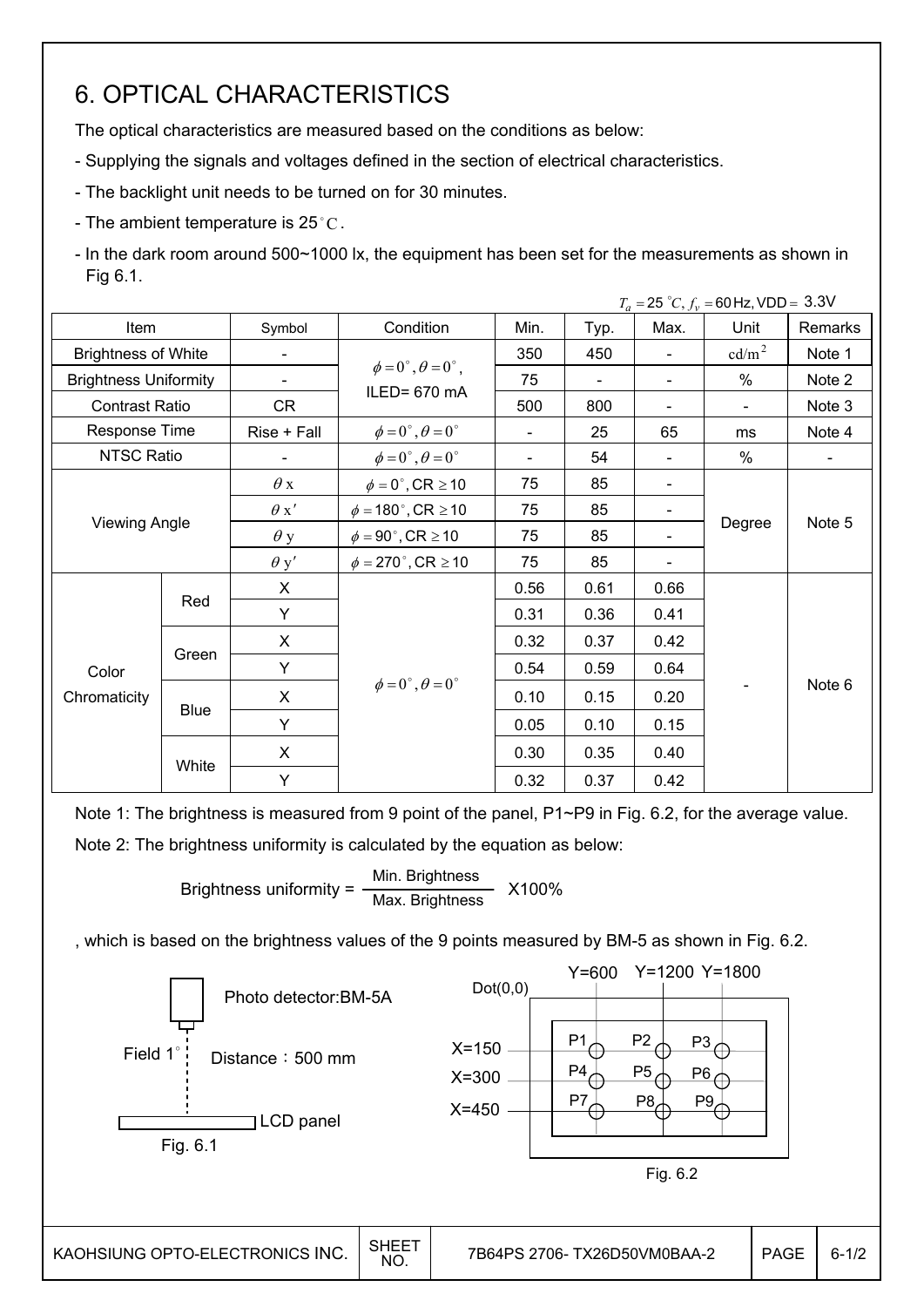Note 3: The Contrast ratio is measured from the center point of the panel, P5, and defined as the following equation:

 $CR =$  Brightness of White Brightness of Black

Note 4: The definition of response time is shown in Fig. 6.3. The rising time is the period from 10% brightness to 90% brightness when the data is from black to white. Oppositely, Falling time is the period from 90% brightness falling to 10% brightness.



Note 5: The definition of viewing angle is shown in Fig. 6.4. Angle  $\phi$  is used to represent viewing directions, for instance,  $\phi = 270^\circ$  means 6 o'clock, and  $\phi = 0^\circ$  means 3 o'clock. Moreover, angle  $\theta$  is used to represent viewing angles from axis Z toward plane XY.

The display is super wide viewing angle version (IPS), 85° viewing angle can be obtained from each viewing direction.



Note 6: The color chromaticity is measured from the center point of the panel, P5, as shown in Fig. 6.2.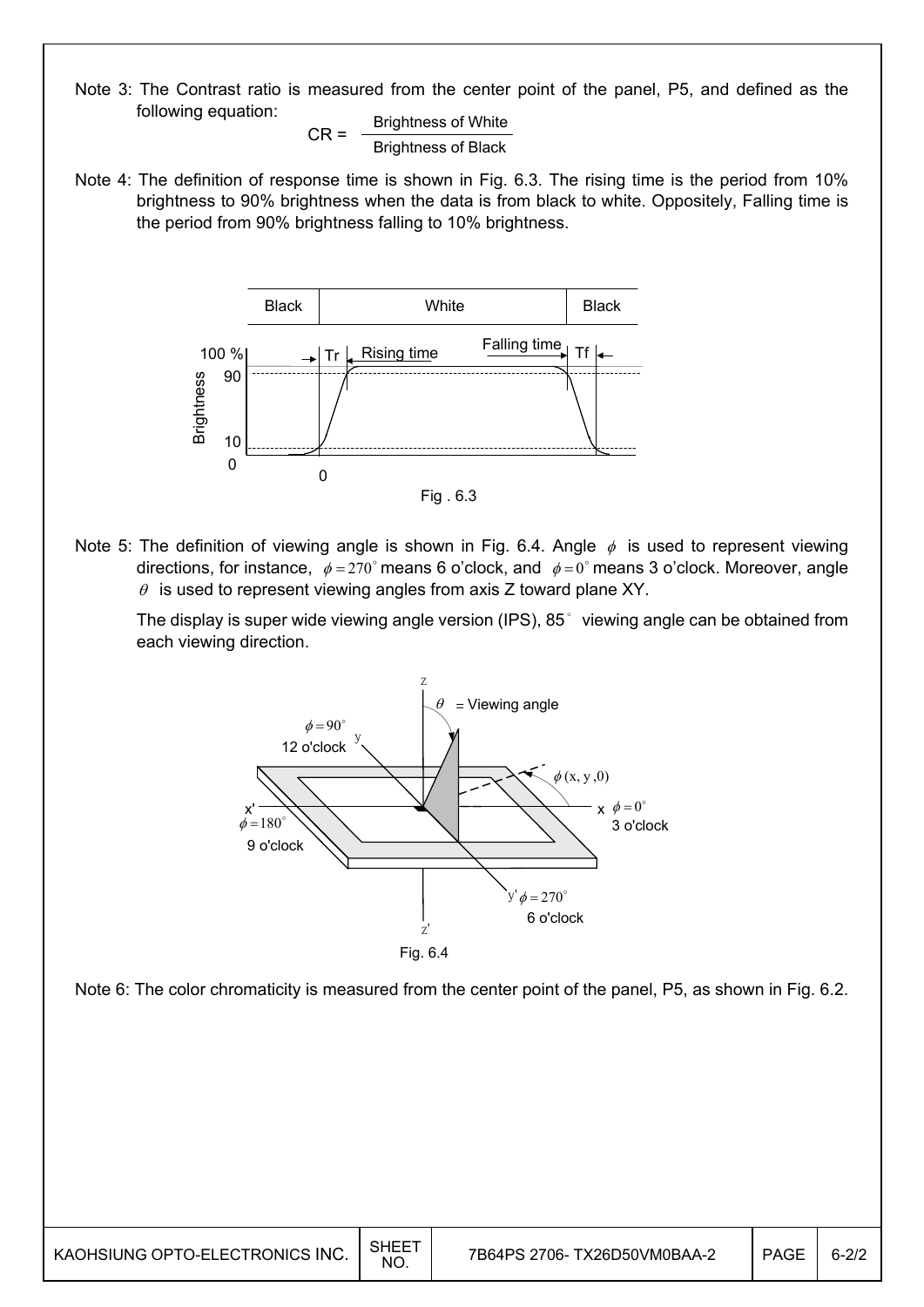# 7. BLOCK DIAGRAM



No.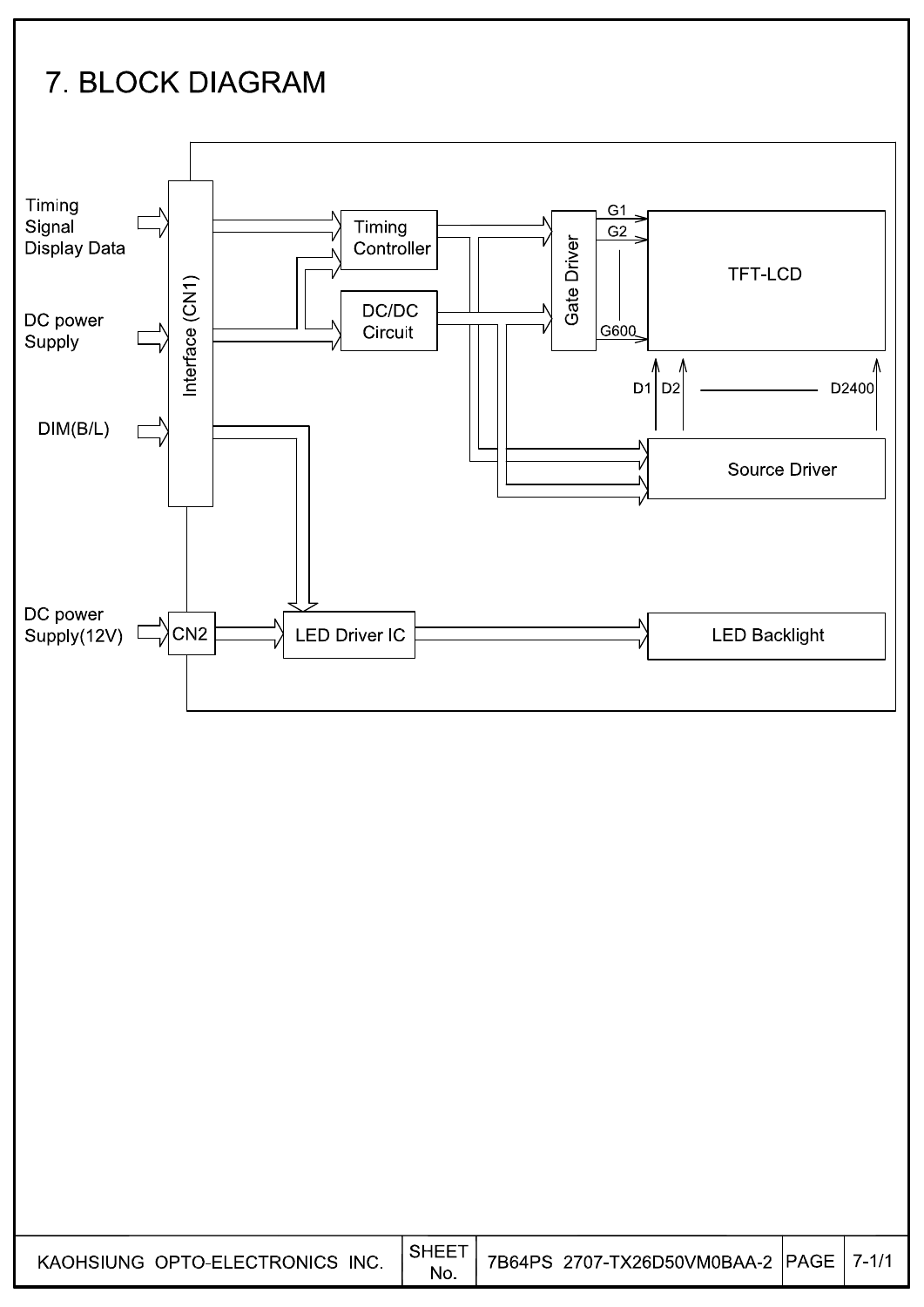# 8. RELIABILITY TESTS

| <b>Test Item</b>               | Condition                                                                                                                            |                         |  |  |
|--------------------------------|--------------------------------------------------------------------------------------------------------------------------------------|-------------------------|--|--|
| <b>High Temperature</b>        | 1) Operating<br>2) 70 $^{\circ}$ C                                                                                                   | 240 hrs                 |  |  |
| Low Temperature                | 1) Operating<br>2) -20 $^{\circ}$ C                                                                                                  | 240 hrs                 |  |  |
| <b>High Temperature</b>        | 1) Storage<br>2) $80^{\circ}$ C                                                                                                      | 240 hrs                 |  |  |
| Low Temperature                | 1) Storage<br>2) -30 $^{\circ}$ C                                                                                                    |                         |  |  |
| <b>Heat Cycle</b>              | 1) Operating<br>2) $-20$ °C $-70$ °C<br>3) 3hrs~1hr~3hrs                                                                             | 240 hrs                 |  |  |
| <b>Thermal Shock</b>           | 1) Non-Operating<br>2) -35 $^{\circ}$ C $\leftrightarrow$ 85 $^{\circ}$ C<br>3) 0.5 hr ↔ 0.5 hr                                      | 240 hrs                 |  |  |
| High Temperature &<br>Humidity | 1) Operating<br>2) 40°C & 85%RH<br>3) Without condensation<br>(Note4)                                                                | 240 hrs                 |  |  |
| Vibration                      | 1) Non-Operating<br>2) 20~200 Hz<br>3) 2G<br>4) X, Y, and Z directions                                                               | 1 hr for each direction |  |  |
| <b>Mechanical Shock</b>        | 1) Non-Operating<br>2) 10 ms<br>3) 50G<br>4) $\pm X$ , $\pm Y$ and $\pm Z$ directions                                                |                         |  |  |
| <b>ESD</b>                     | 1) Operating<br>2) Tip: 200 pF, 250 $\Omega$<br>3) Air discharge for glass: $\pm$ 8KV<br>4) Contact discharge for metal frame: ± 8KV |                         |  |  |

Note 1: Display functionalities are inspected under the conditions defined in the specification after the reliability tests.

- Note 2: The display is not guaranteed for use in corrosive gas environments.
- Note 3: All pins of LCD interface (CN1) have been tested by  $\pm$ 100V.
- Note 4: Under the condition of high temperature & humidity, if the temperature is higher than 40 $\degree$ C, the humidity needs to be reduced as Fig. 8.1 shown.

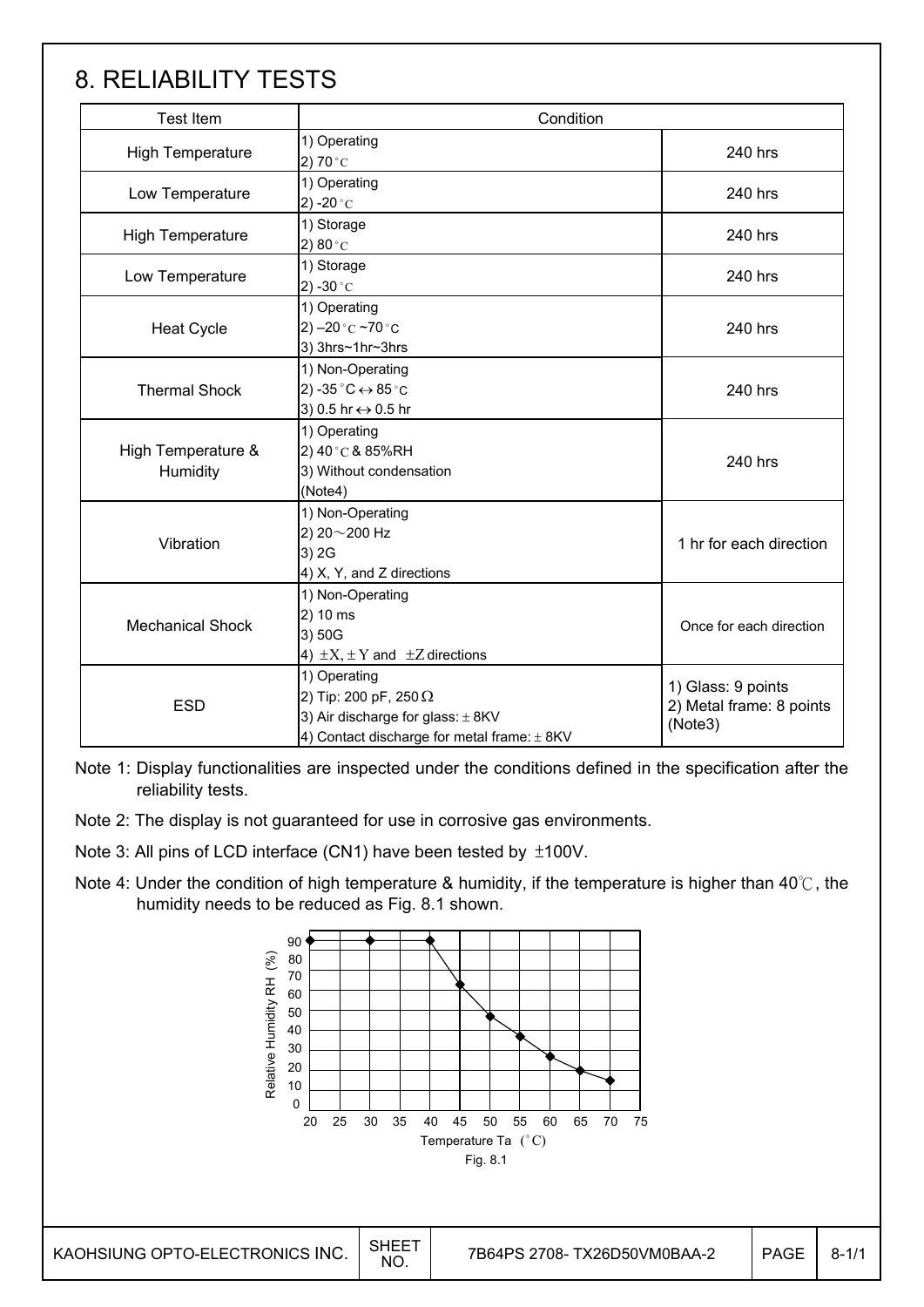# 9. LCD INTERFACE

### 9.1 INTERFACE PIN CONNECTIONS

The display interface connector (CN1) is FA5B040HP1R3000(JAE), and Pin assignment is as below:

| Pin No.         | Symbol          | $\ldots$ $\infty$ . $\infty$ , $\ldots$ $\infty$ . $\ldots$ $\infty$ . $\ldots$ . $\ldots$<br>Description | Remarks                    |
|-----------------|-----------------|-----------------------------------------------------------------------------------------------------------|----------------------------|
| 1.              | <b>VDD</b>      |                                                                                                           |                            |
| $\overline{2}$  | <b>VDD</b>      | Power Supply 3.3V                                                                                         | Note 1                     |
| 3               | <b>VDD</b>      |                                                                                                           |                            |
| $\overline{4}$  | NC              | $\blacksquare$                                                                                            |                            |
| 5               | <b>VSS</b>      | <b>GND</b>                                                                                                | Note 2                     |
| 6               | <b>DTMG</b>     | Display Timing Data                                                                                       |                            |
| $\overline{7}$  | <b>VSS</b>      | <b>GND</b>                                                                                                | Note 2                     |
| 8               | B7              |                                                                                                           |                            |
| 9               | B6              |                                                                                                           |                            |
| 10              | B <sub>5</sub>  | <b>B</b> Data                                                                                             |                            |
| 11              | <b>B4</b>       |                                                                                                           |                            |
| 12              | <b>VSS</b>      | <b>GND</b>                                                                                                | Note 2                     |
| 13              | <b>B3</b>       |                                                                                                           |                            |
| 14              | B2              |                                                                                                           |                            |
| 15              | <b>B1</b>       | <b>B</b> Data                                                                                             |                            |
| 16              | B <sub>0</sub>  |                                                                                                           |                            |
| 17              | <b>VSS</b>      | <b>GND</b>                                                                                                | Note 2                     |
| 18              | G7              |                                                                                                           |                            |
| 19              | G6              |                                                                                                           |                            |
| 20              | G <sub>5</sub>  | G Data                                                                                                    |                            |
| 21              | G4              |                                                                                                           |                            |
| 22              | <b>VSS</b>      | <b>GND</b>                                                                                                | $\overline{\text{Note}}$ 2 |
| 23              | G <sub>3</sub>  |                                                                                                           |                            |
| 24              | G <sub>2</sub>  |                                                                                                           |                            |
| 25              | $\overline{G1}$ | G Data                                                                                                    |                            |
| 26              | G <sub>0</sub>  |                                                                                                           |                            |
| 27              | <b>VSS</b>      | <b>GND</b>                                                                                                | Note 2                     |
| 28              | R <sub>7</sub>  |                                                                                                           |                            |
| 29              | R <sub>6</sub>  | R Data                                                                                                    |                            |
| 30              | R <sub>5</sub>  |                                                                                                           |                            |
| 31              | R <sub>4</sub>  |                                                                                                           |                            |
| 32              | <b>VSS</b>      | <b>GND</b>                                                                                                | Note 2                     |
| 33              | R <sub>3</sub>  |                                                                                                           |                            |
| 34              | R <sub>2</sub>  | R Data                                                                                                    |                            |
| 35 <sub>2</sub> | R <sub>1</sub>  |                                                                                                           |                            |
| 36              | R <sub>0</sub>  |                                                                                                           |                            |
| 37              | <b>VSS</b>      | <b>GND</b>                                                                                                | Note 2                     |
| 38              | <b>DCLK</b>     | Dot Clock                                                                                                 |                            |
| 39              | <b>VSS</b>      | <b>GND</b>                                                                                                | Note 2                     |
| 40              | <b>DIM</b>      | Normal Brightness: 0V or 0% PWM Duty<br>Brightness Control:0V to 3.3VDC or 0% to 100% PWM<br>Duty.        |                            |

Note 1: All VDD pins shall be connected to (+3.3V)(Typ.).

2: All VSS pins shall be grounded. Metal bezel is internally connected to VSS.

The backlight interface connector (CN2) is SM08B-SRSS-TB (JST), and pin assignment is as below:

| Pin No. | Signal            | ∟evel                        | <b>Function</b>           |
|---------|-------------------|------------------------------|---------------------------|
| $1 - 3$ | $V_{LED}$ +       | $\overline{\phantom{0}}$     | Power Supply for LED(12V) |
| $4 - 5$ | ΝC                | $\sim$                       | No Connection             |
| $6 - 8$ | V∟ED <sup>–</sup> | $\qquad \qquad \blacksquare$ | <b>GND</b>                |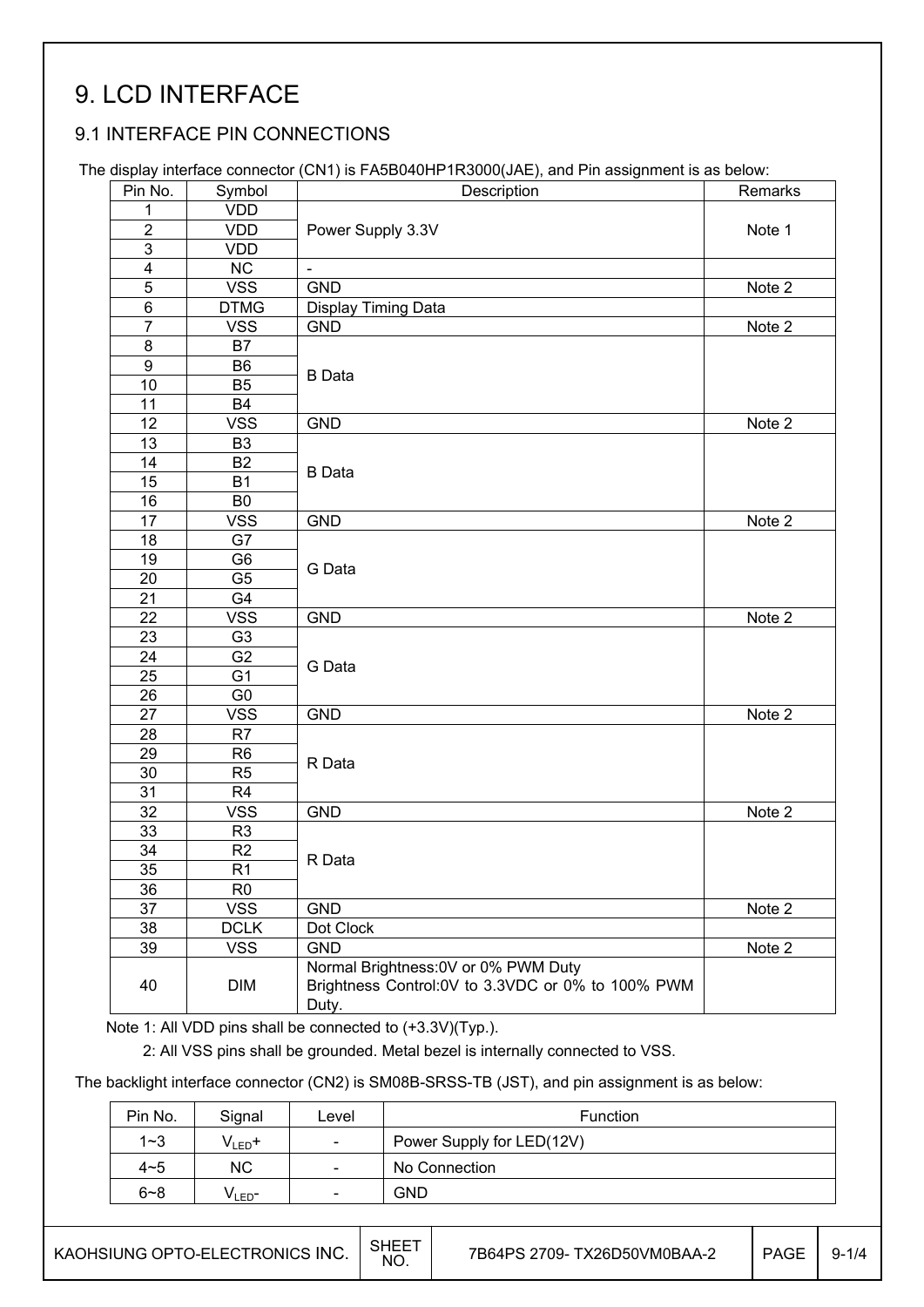## 9.2 DATA INPUT for DISPLAY COLOR(8BIT MODE) Input color Red Data **Blue Data** Green Data **Blue Data** Blue Data R7 | R6 | R5 | R4 | R3 | R2 | R1 | R0 | G7 | G6 | G5 | G4 | G3 | G2 | G1 | G0 | B7 | B6 | B5 | B4 | B3 | B2 | B1 | B0 MSB LSB MSB LSB MSB LSB Basic Color Black 0 0 0 0 0 0 0 0 0 0 0 0 0 0 0 0 0 0 0 0 0 0 0 0 Red(255) || 1 || 1 || 1 || 1 || 1 || 1 || 0 || 0 || 0 || 0 || 0 || 0 || 0 || 0 || 0 || 0 || 0 || 0 || 0 || 0 Green(255) 0 0 0 0 0 0 0 0 1 1 1 1 1 1 1 1 0 0 0 0 0 0 0 0 Blue(255) 0 0 0 0 0 0 0 0 0 0 0 0 0 0 0 0 1 1 1 1 1 1 1 1 Cyan 0 0 0 0 0 0 0 0 1 1 1 1 1 1 1 1 1 1 1 1 1 1 1 1 Magenta 1 1 1 1 1 1 1 1 0 0 0 0 0 0 0 0 1 1 1 1 1 1 1 1 Yellow 1 1 1 1 1 1 1 1 1 1 1 1 1 1 1 1 0 0 0 0 0 0 0 0 White 1 1 1 1 1 1 1 1 1 1 1 1 1 1 1 1 1 1 1 1 1 1 1 1 Red Black 0 0 0 0 0 0 0 0 0 0 0 0 0 0 0 0 0 0 0 0 0 0 0 0 Red(1) 0 0 0 0 0 0 0 1 0 0 0 0 0 0 0 0 0 0 0 0 0 0 0 0 Red(2) 0 0 0 0 0 0 1 0 0 0 0 0 0 0 0 0 0 0 0 0 0 0 0 0 : : : : : : : : : : : : : : : : : : : : : : : : : : : : : : : : : : : : : : : : : : : : : : : : : : Red(253) || 1 || 1 || 1 || 1 || 0 || 1 || 0 || 0 || 0 || 0 || 0 || 0 || 0 || 0 || 0 || 0 || 0 || 0 || 0 || 0 | Red(254) 1 1 1 1 1 1 1 0 0 0 0 0 0 0 0 0 0 0 0 0 0 0 0 0 Red(255) || 1 || 1 || 1 || 1 || 1 || 1 || 0 || 0 || 0 || 0 || 0 || 0 || 0 || 0 || 0 || 0 || 0 || 0 || 0 || 0 | Green Black 0 0 0 0 0 0 0 0 0 0 0 0 0 0 0 0 0 0 0 0 0 0 0 0 Green(1) 0 0 0 0 0 0 0 0 0 0 0 0 0 0 0 1 0 0 0 0 0 0 0 0 Green(2) 0 0 0 0 0 0 0 0 0 0 0 0 0 0 1 0 0 0 0 0 0 0 0 0 : : : : : : : : : : : : : : : : : : : : : : : : : : : : : : : : : : : : : : : : : : : : : : : : : : Green(253) 0 0 0 0 0 0 0 0 1 1 1 1 1 1 0 1 0 0 0 0 0 0 0 0 Green(254) 0 0 0 0 0 0 0 0 1 1 1 1 1 1 1 0 0 0 0 0 0 0 0 0 Green(255) 0 0 0 0 0 0 0 0 1 1 1 1 1 1 1 1 0 0 0 0 0 0 0 0 Blue Black 0 0 0 0 0 0 0 0 0 0 0 0 0 0 0 0 0 0 0 0 0 0 0 0 Blue(1) 0 0 0 0 0 0 0 0 0 0 0 0 0 0 0 0 0 0 0 0 0 0 0 1 Blue(2) 0 0 0 0 0 0 0 0 0 0 0 0 0 0 0 0 0 0 0 0 0 0 1 0 : : : : : : : : : : : : : : : : : : : : : : : : : : : : : : : : : : : : : : : : : : : : : : : : : : Blue(253) 0 0 0 0 0 0 0 0 0 0 0 0 0 0 0 0 1 1 1 1 1 1 0 1 Blue(254) 0 0 0 0 0 0 0 0 0 0 0 0 0 0 0 0 1 1 1 1 1 1 1 0 Blue(255) 0 0 0 0 0 0 0 0 0 0 0 0 0 0 0 0 1 1 1 1 1 1 1 1 Note 1) Definition of gray scale : Color(n) Number in parenthesis indicates gray scale level. Larger number corresponds to brighter level. Note 2) Data Signal : 1 : High, 0 : Low  $\overline{a}$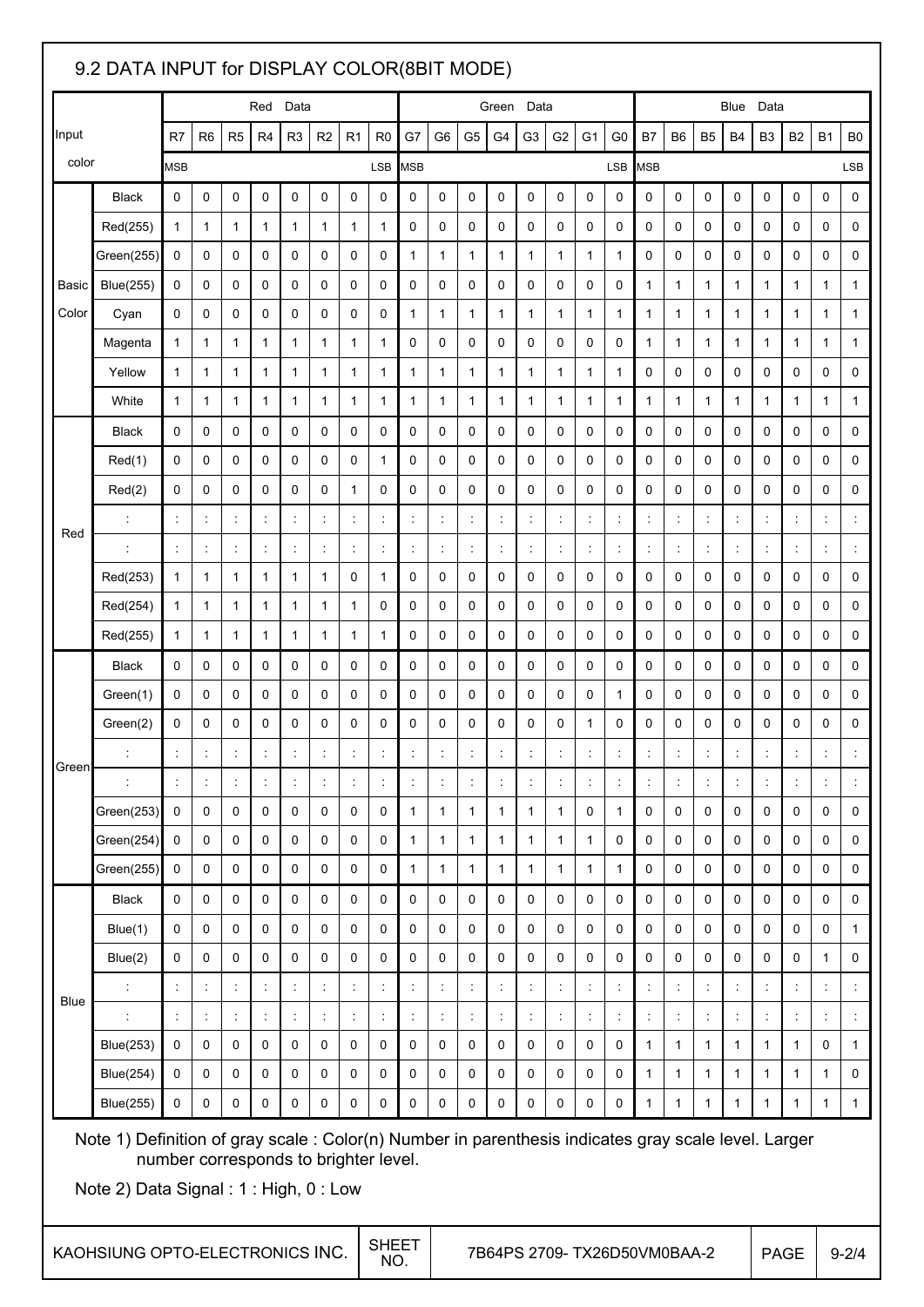## 9.3 INTERFACE TIMING

## (1) Timing Chart



The timings except mentioned above, please refer to the specifications of your transmitter.

| ltem        |                             | Symbol          | Min.  | Typ. | Max. | Unit       |  |
|-------------|-----------------------------|-----------------|-------|------|------|------------|--|
| <b>DCLK</b> | <b>Cycle Frequency</b>      | 1 / $t_{CLK}$   | 30.75 | 40   | 43   | <b>MHz</b> |  |
| <b>DTMG</b> | Horizontal Cycle            | tμ              | 850   | 1060 | 1103 | $t_{CLK}$  |  |
|             | Horizontal Valid Data width | t <sub>НD</sub> | 800   | 800  | 800  |            |  |
|             | <b>Vertical Cycle</b>       | tv              | 603   | 628  | 650  |            |  |
|             | Vertical Valid Data width   | t <sub>∨D</sub> | 600   | 600  | 600  | $t_{H}$    |  |

Note 1: It counts by a typical value of line cycle time.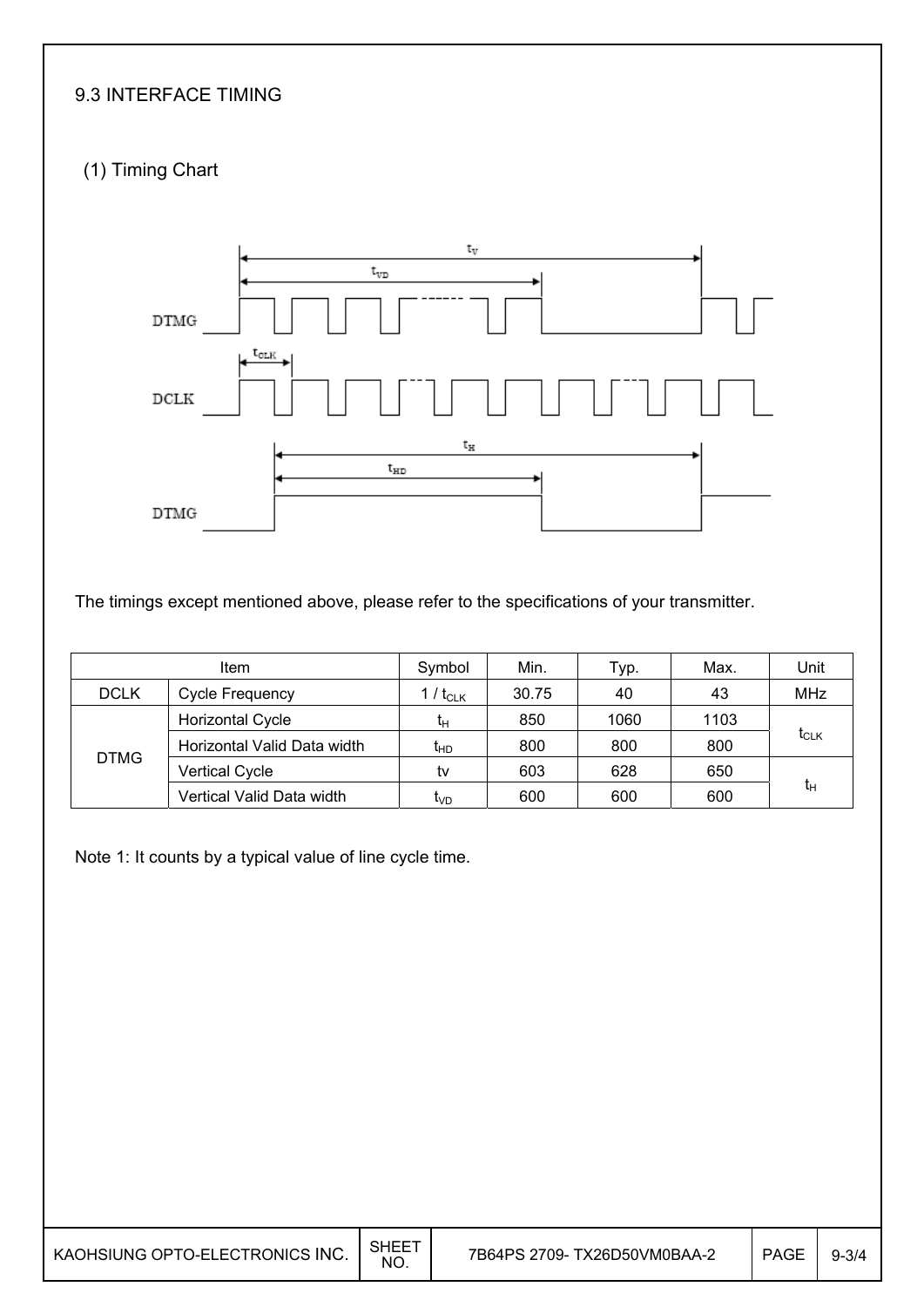#### (2) TIMING BETWEEN INTERFACE SIGNAL AND POWER SUPPLY

Power supply, input signal and backlight voltage on/off/reentry should comply with the following sequence.



- Note 1: In order to prevent electronic parts from destruction caused by latch-up, please input signal after power supply voltage on. in addition, please turn off signals before power supply voltage off.
- Note 2: In order to prevent from function error due to residual charge, please reenter power supply voltage after time stipulated with t7.
- Note 3: Please turn on backlight after signals fix and turn off before signals down, otherwise noise appears in the display. The noise cause no problem with display performance in case of timing sequence comply with the spec.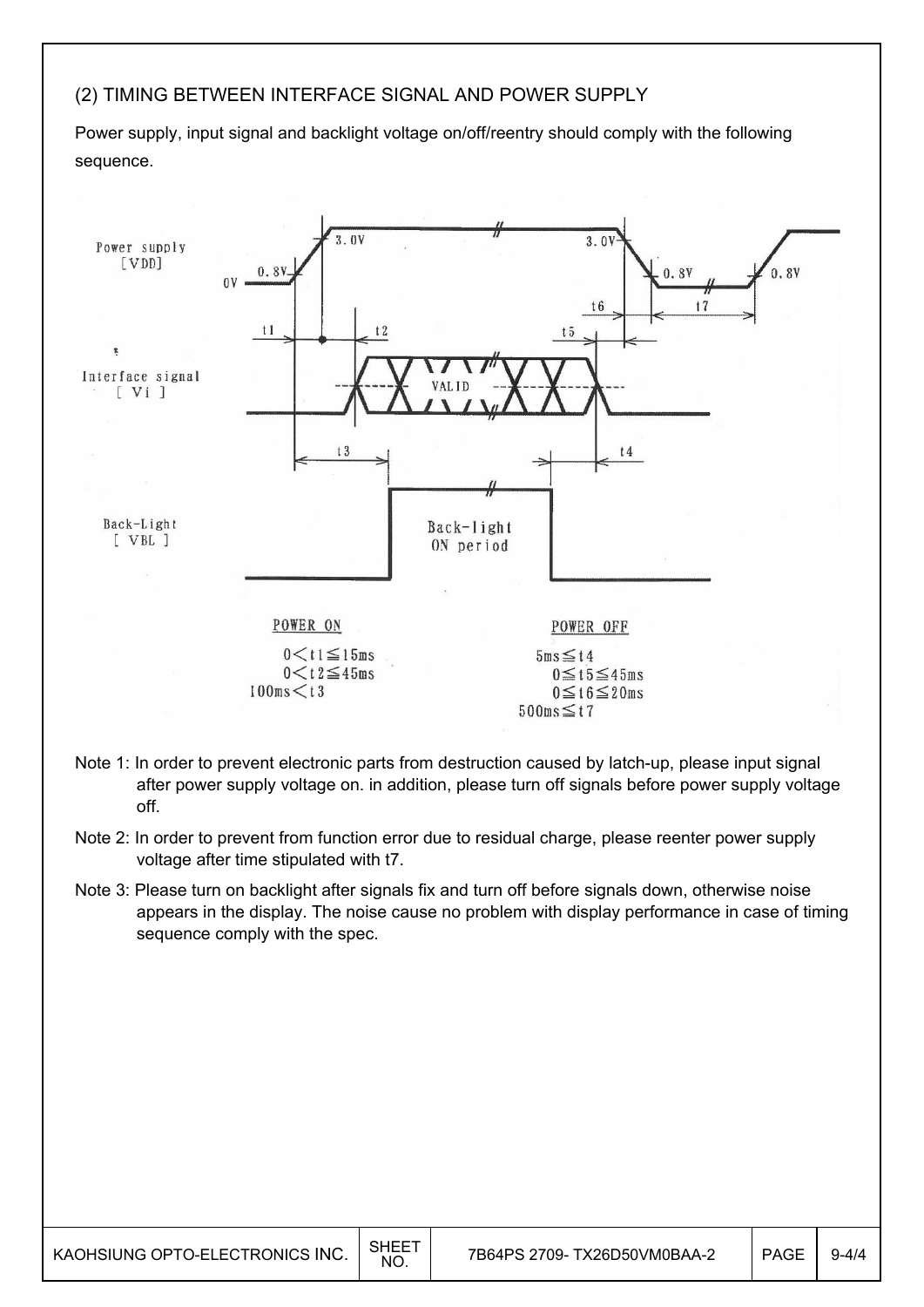## **10. OUTLINE DIMENSIONS** 10.1 FRONT VIEW

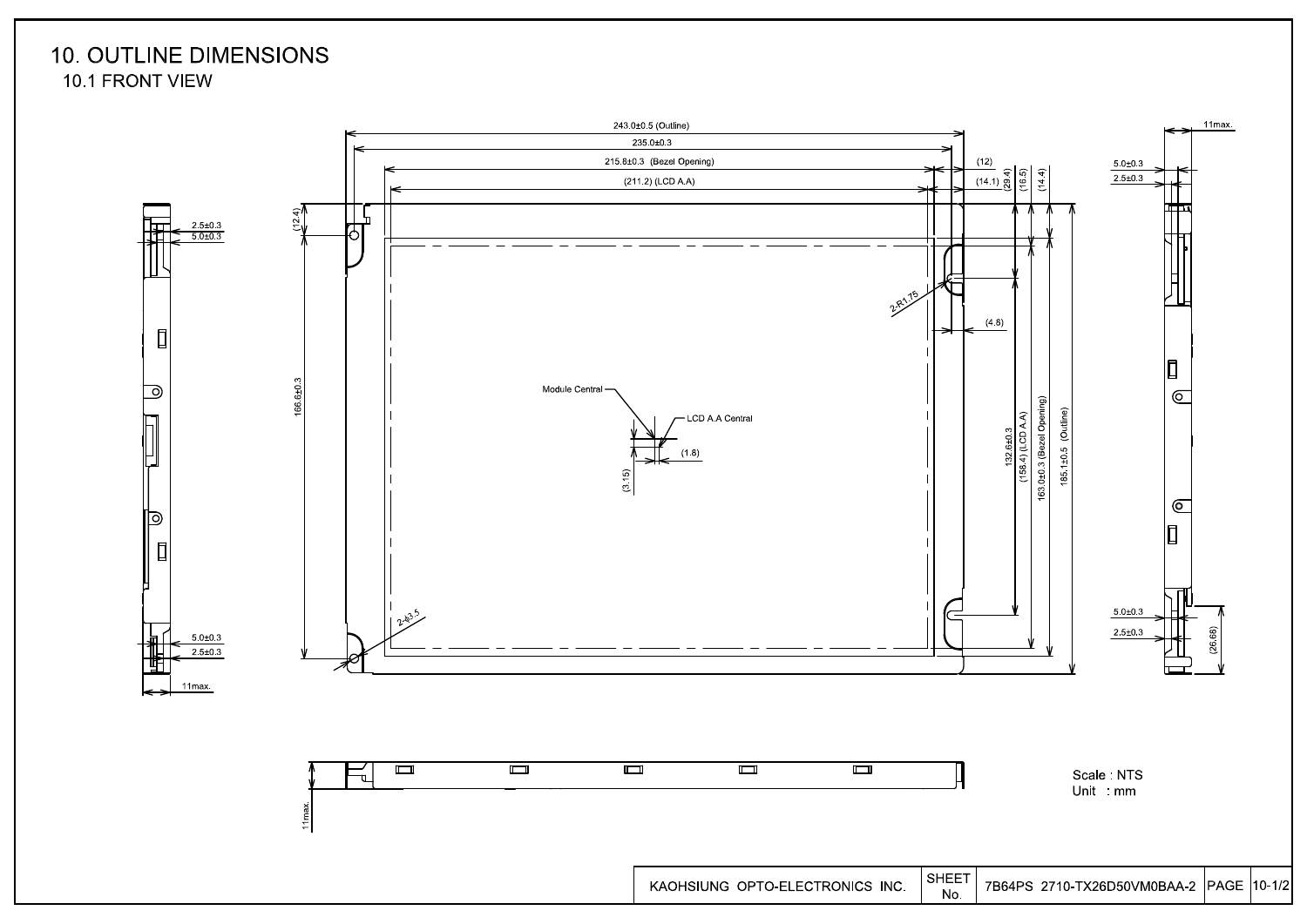10.2 REAR VIEW



7B64PS 2710-TX26D50VM0BAA-2 PAGE 10-2/2

Scale: NTS Unit : mm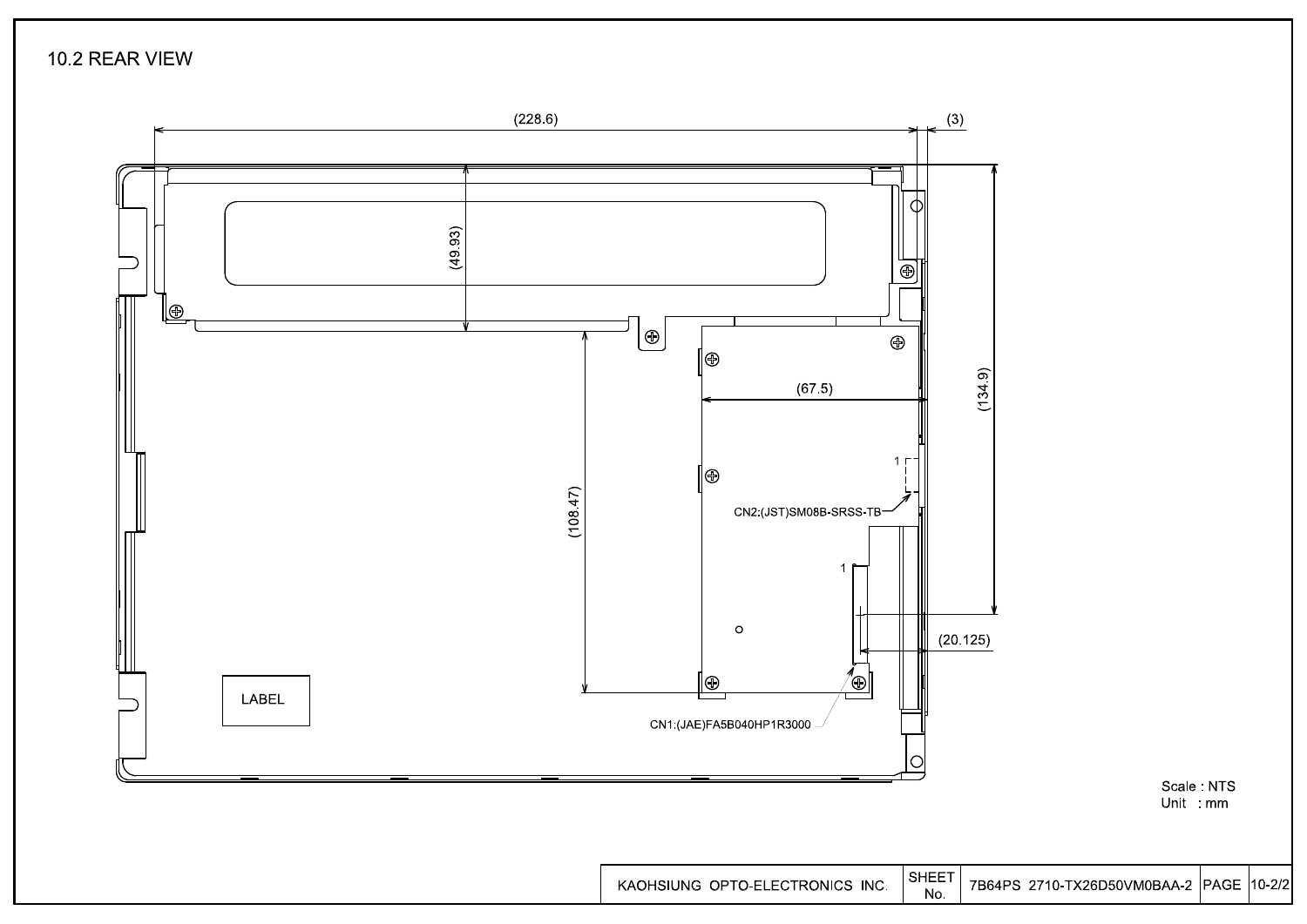## 11. APPEARANCE STANDARD

The appearance inspection is performed in a dark room around 1200 lx based on the conditions as below:

- The distance between inspector's eyes and display is 30 cm.
- The viewing zone is defined with angle  $\theta$  shown in Fig. 11.1. The inspection should be performed within 45 $^{\circ}$  when display is shut down. The inspection should be performed within 5 $^{\circ}$  when display is power on.



Fig. 11.1

#### 11.1 THE DEFINITION OF LCD ZONE

LCD panel is divided into 3 areas as shown in Fig.11.2 for appearance specification in next section. A zone is the LCD active area (dot area); B zone is the area, which extended 1 mm out from LCD active area; C zone is the area between B zone and metal frame.

In terms of housing design, B zone is the recommended window area customers' housing should be located in.



Fig. 11.2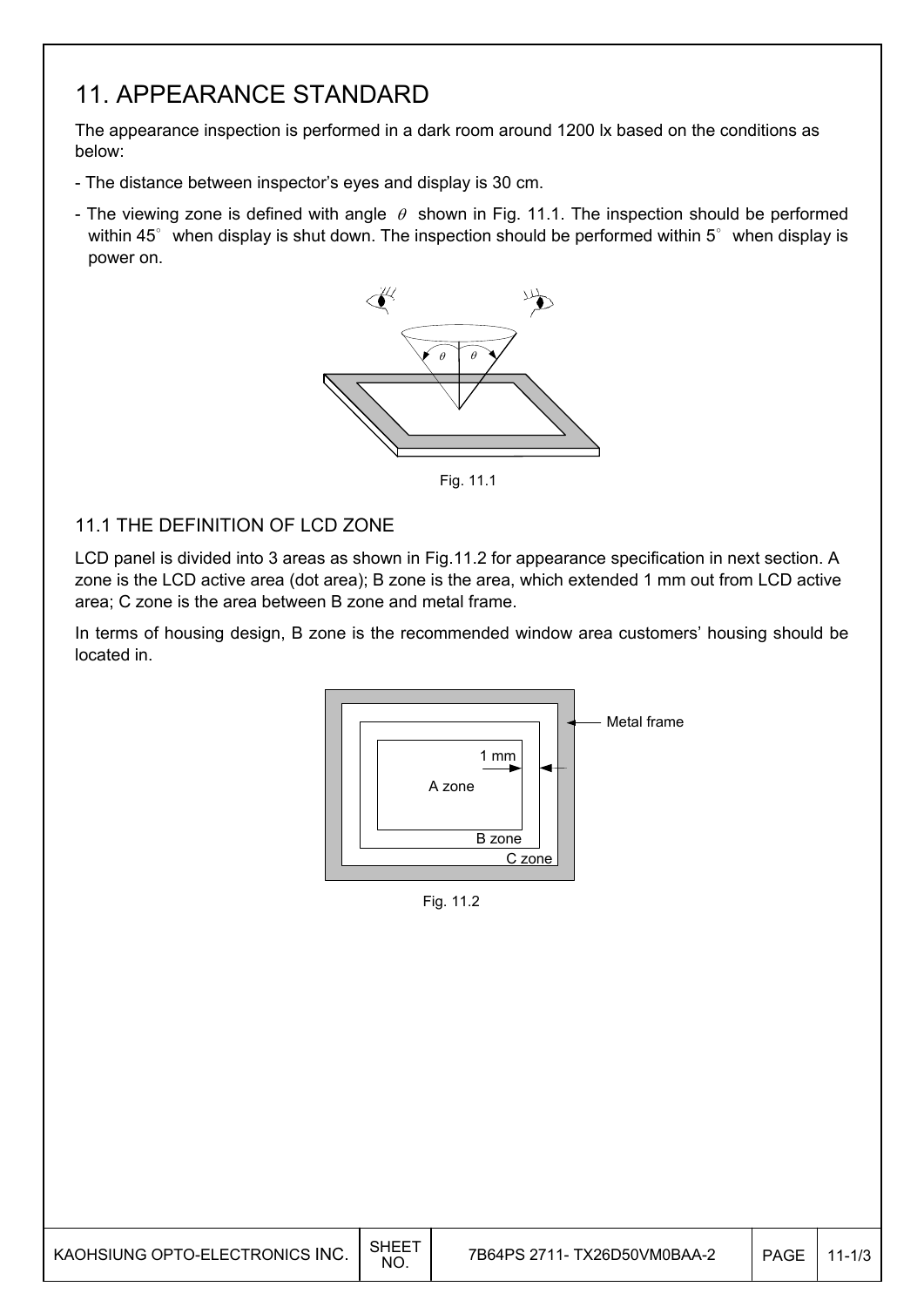## 11.2 LCD APPEARANCE SPECIFICATION

The specification as below is defined as the amount of unexpected phenomenon or material in different zones of LCD panel. The definitions of length, width and average diameter using in the table are shown in Fig. 11.3 and Fig. 11.4.

| Item                   | Criteria                              |                             |                              |                            |                                                 |                              | Applied zone |  |
|------------------------|---------------------------------------|-----------------------------|------------------------------|----------------------------|-------------------------------------------------|------------------------------|--------------|--|
|                        | Length (mm)                           |                             | Width (mm)<br>Maximum number |                            |                                                 | Minimum space                |              |  |
|                        | Ignored                               |                             | $W \le 0.02$                 | Ignored                    |                                                 |                              |              |  |
| <b>Scratches</b>       | $L \leq 40$                           | $0.02\!<\!W\!\leq\!0.04$    |                              | 10                         |                                                 |                              | A,B          |  |
|                        | $L \leq 20$                           | $W \le 0.04$                |                              | 10                         |                                                 | $\qquad \qquad \blacksquare$ |              |  |
| Dent                   |                                       |                             |                              | Serious one is not allowed |                                                 |                              | A            |  |
| Wrinkles in polarizer  |                                       |                             |                              | Serious one is not allowed |                                                 |                              | A            |  |
|                        | Average diameter (mm)                 |                             |                              | Maximum number             |                                                 |                              |              |  |
|                        | $D \le 0.3$                           |                             |                              | Ignored                    |                                                 |                              |              |  |
| Bubbles on polarizer   | $0.3 < D \le 0.5$                     |                             |                              |                            | 10                                              |                              | A            |  |
|                        | $0.5 < D \le 1.0$                     |                             |                              | 5                          |                                                 |                              |              |  |
|                        | 1.0 < D                               |                             |                              | None                       |                                                 |                              |              |  |
|                        |                                       | Filamentous<br>(Line shape) |                              |                            |                                                 |                              |              |  |
|                        | Length (mm)                           |                             |                              | Width (mm)                 |                                                 | Maximum number               |              |  |
|                        | L: Ignored                            |                             | $W \le 0.06$                 |                            | Ignored                                         |                              | A,B          |  |
|                        | $L \leq 1.0$<br>1.0 < L               |                             | $0.06\!<\!W$                 |                            | Ignored                                         |                              |              |  |
| 1) Stains              |                                       |                             |                              |                            | (See Dot shape)                                 |                              |              |  |
| 2) Foreign Materials   | Round (Dot shape)                     |                             |                              |                            |                                                 |                              |              |  |
| 3) Dark Spot           | Average diameter (mm)                 |                             | Maximum number               |                            | Minimum Space                                   |                              | A,B          |  |
|                        | $D \leq 0.45$                         |                             | Ignored                      |                            | $\qquad \qquad \blacksquare$                    |                              |              |  |
|                        | $0.45\!<\!D\!\leq\!0.7$               |                             | 5                            |                            |                                                 |                              |              |  |
|                        | 0.7 < D                               |                             | None<br>÷                    |                            |                                                 |                              |              |  |
|                        | Those wiped out easily are acceptable |                             |                              |                            |                                                 |                              |              |  |
|                        |                                       |                             |                              | <b>Type</b>                |                                                 | Maximum number               |              |  |
|                        | Bright dot-defect                     |                             |                              | 1 dot                      |                                                 | 4                            |              |  |
|                        |                                       |                             | 2 dot                        |                            | $\overline{2}$<br>6<br>5<br>$\overline{2}$<br>5 |                              |              |  |
| Dot-Defect<br>(Note 1) |                                       |                             | In total                     |                            |                                                 |                              |              |  |
|                        | Dark dot-defect                       |                             | 1 dot                        |                            |                                                 |                              | A            |  |
|                        |                                       |                             | 2 dot                        |                            |                                                 |                              |              |  |
|                        |                                       |                             | In total                     |                            |                                                 |                              |              |  |
|                        | In total                              |                             |                              |                            |                                                 | 11                           |              |  |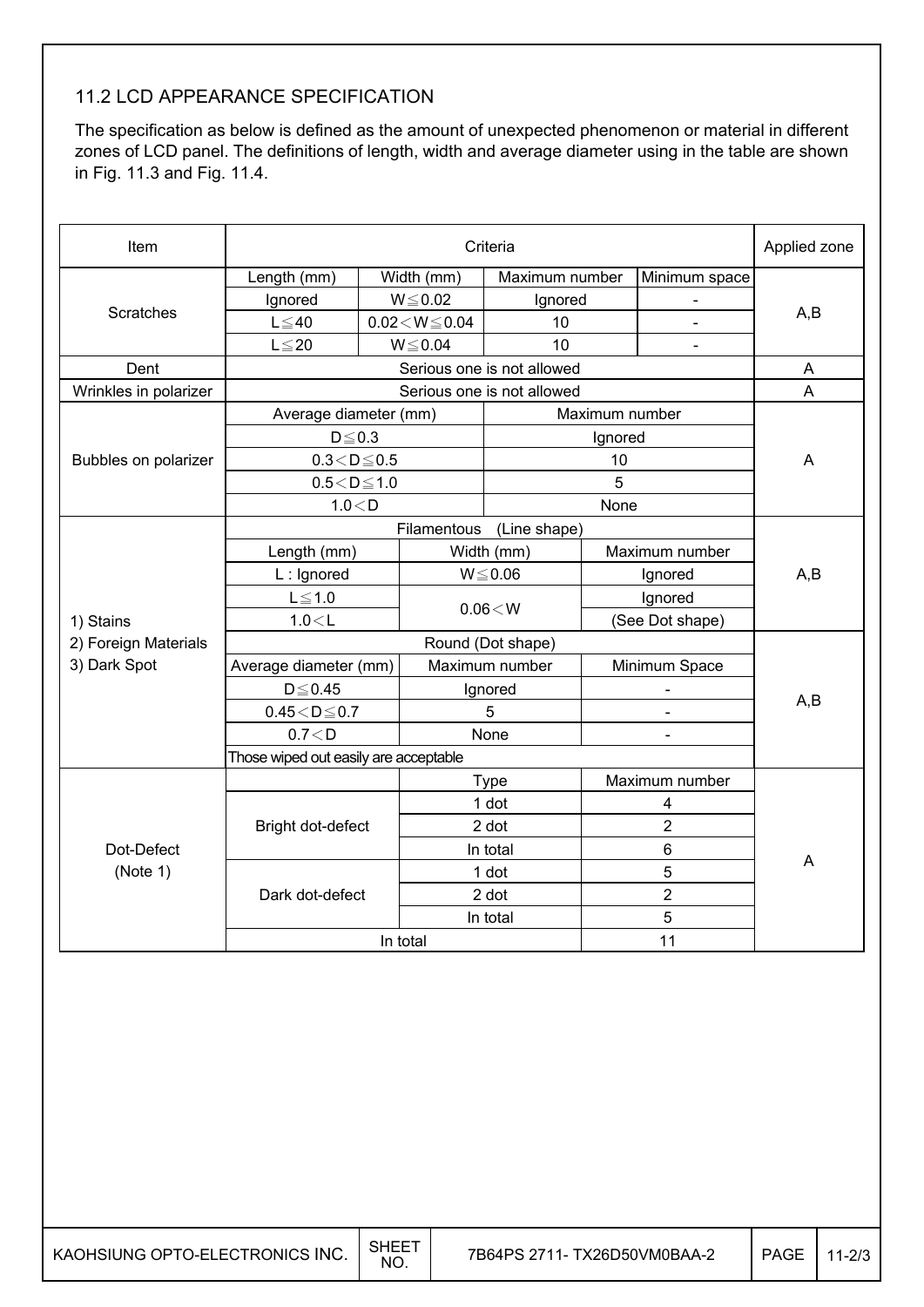

Note 1: The definitions of dot defect are as below:

- The defect area of the dot must be bigger than half of a dot.
- For bright dot-defect, showing black pattern, the dot's brightness must be over 30% brighter than others.
- For dark dot-defect, showing white pattern, the dot's brightness must be under 70% darker than others.
- The definition of 1-dot-defect is the defect-dot, which is isolated and no adjacent defect-dot.
- The definition of adjacent dot is shown as Fig. 11.5.
- The Density of dot defect is defined in the area within diameter  $\phi$  =20mm.



The dots colored gray are adjacent to defect-dot A.

| KAOHSIUNG OPTO-ELECTRONICS INC. | SHEET<br><b>NO</b> | 7B64PS 2711- TX26D50VM0BAA-2 | PAGE | $11 - 3/3$ |
|---------------------------------|--------------------|------------------------------|------|------------|
|---------------------------------|--------------------|------------------------------|------|------------|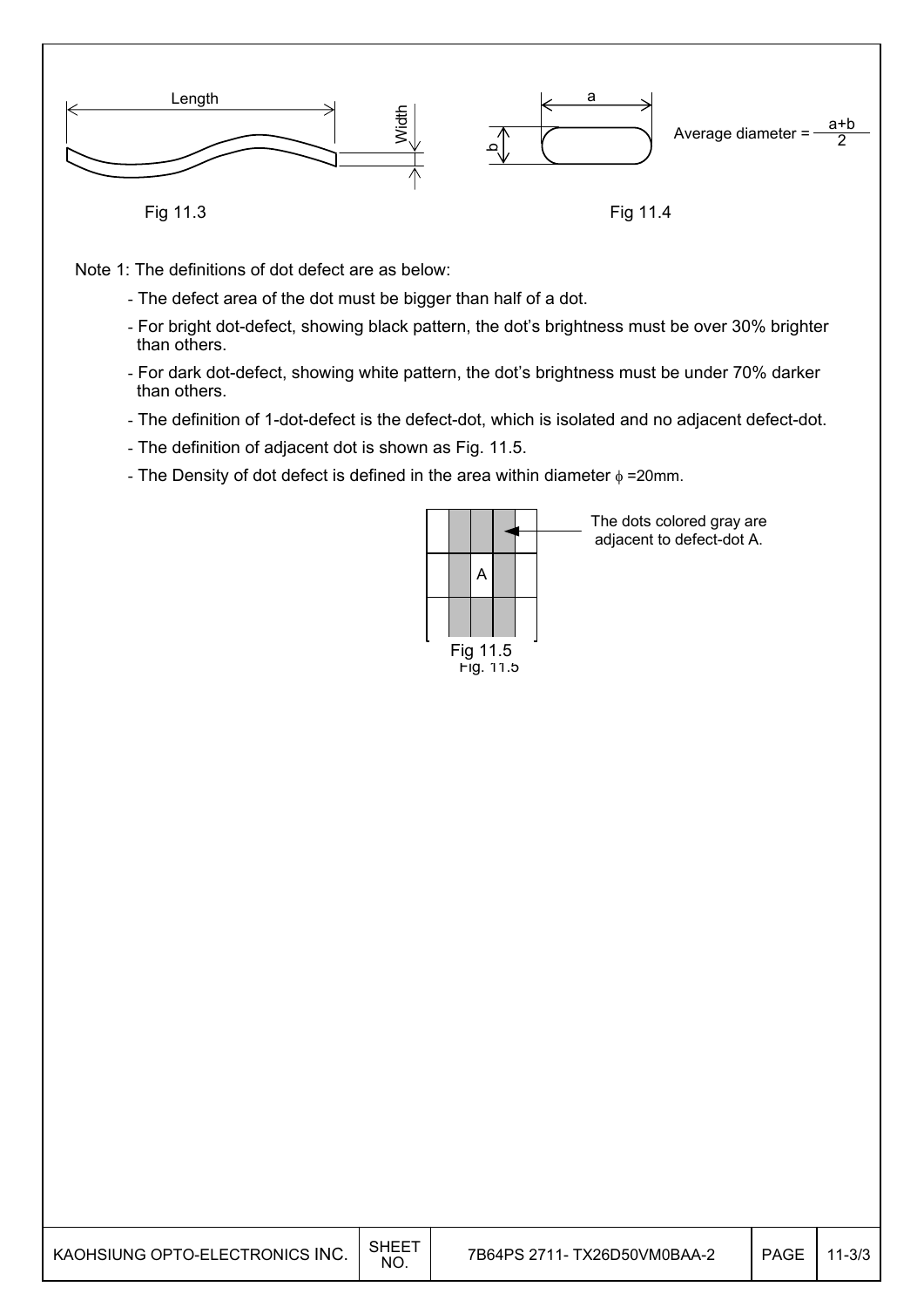## 12. PRECAUTIONS

#### 12.1 PRECAUTIONS of ESD

- 1) Before handling the display, please ensure your body has been connected to ground to avoid any damages by ESD. Also, do not touch display's interface directly when assembling.
- 1) Please remove the protection film very slowly before turning on the display to avoid generating ESD.

#### 12.2 PRECAUTIONS of HANDLING

- 1) In order to keep the appearance of display in good condition, please do not rub any surfaces of the displays by sharp tools harder than 3H, especially touch panel, metal frame and polarizer.
- 2) Please do not pile the displays in order to avoid any scars leaving on the display. In order to avoid any injuries, please pay more attention for the edges of glasses and metal frame, and wear finger cots to protect yourself and the display before working on it.
- 2) Touching the display area or the terminal pins with bare hand is prohibited. This is because it will stain the display area and cause poor insulation between terminal pins, and might affect display's electrical characteristics furthermore.
- 3) Do not use any harmful chemicals such as acetone, toluene, and isopropyl alcohol to clean display's surfaces.
- 4) Please use soft cloth or absorbent cotton with ethanol to clean the display by gently wiping. Moreover, when wiping the display, please wipe it by horizontal or vertical direction instead of circling to prevent leaving scars on the display's surface, especially polarizer.
- 5) Please wipe any unknown liquids immediately such as saliva, water or dew on the display to avoid color fading or any permanently damages.
- 6) Maximum pressure to the surface of the display must be less than  $1.96 \times 10^4$  Pa. If the area of adding pressure is less than  $1 \text{ cm}^2$ , the maximum pressure must be less than 1.96N.

#### 12.3 PRECAUTIONS OF OPERATING

- 1) Please input signals and voltages to the displays according to the values defined in the section of electrical characteristics to obtain the best performance. Any voltages over than absolute maximum rating will cause permanent damages to this display. Also, any timing of the signals out of this specification would cause unexpected performance.
- 2) When the display is operating at significant low temperature, the response time will be slower than it at 25  $\mathrm{C}^{\circ}$ . In high temperature, the color will be slightly dark and blue compared to original pattern. However, these are temperature-related phenomenon of LCD and it will not cause permanent damages to the display when used within the operating temperature.
- 3) The use of screen saver or sleep mode is recommended when static images are likely for long periods of time. This is to avoid the possibility of image sticking.
- 4) Spike noise can cause malfunction of the circuit. The recommended limitation of spike noise is no bigger than  $\pm$  100 mV.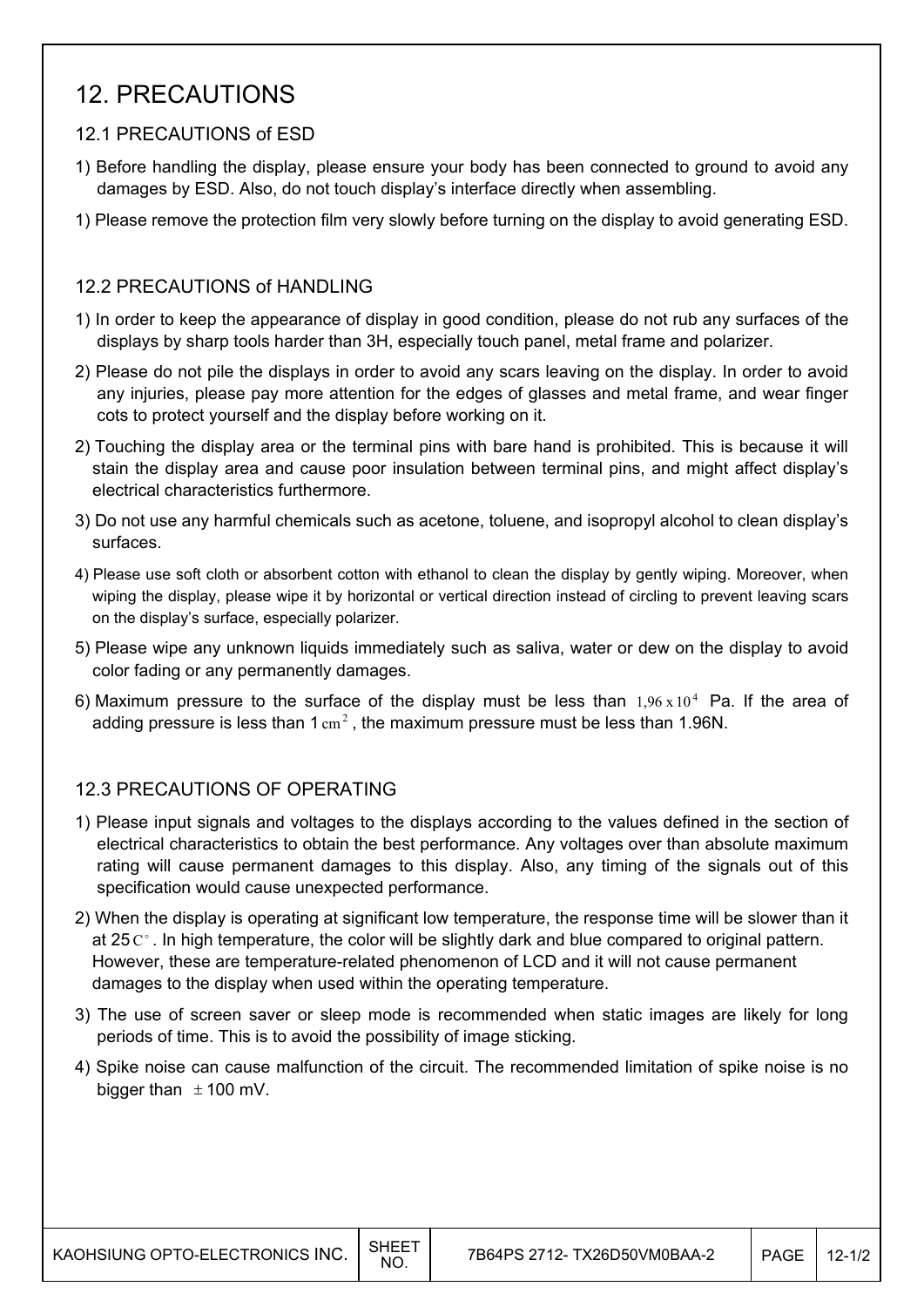#### 12.4 PRECAUTIONS of STORAGE

If the displays are going to be stored for years, please be aware the following notices.

- 1) Please store the displays in a dark room to avoid any damages from sunlight and other sources of UV light.
- 2) The recommended long term storage temperature is between 10  $\text{C}^{\circ}$  ~35  $\text{C}^{\circ}$  and 55%~75% humidity to avoid causing bubbles between polarizer and LCD glasses, and polarizer peeling from LCD glasses.
- 3) It would be better to keep the displays in the container, which is shipped from Hitachi, and do not unpack it.
- 4) Please do not stick any labels on the display surface for a long time, especially on the polarizer.